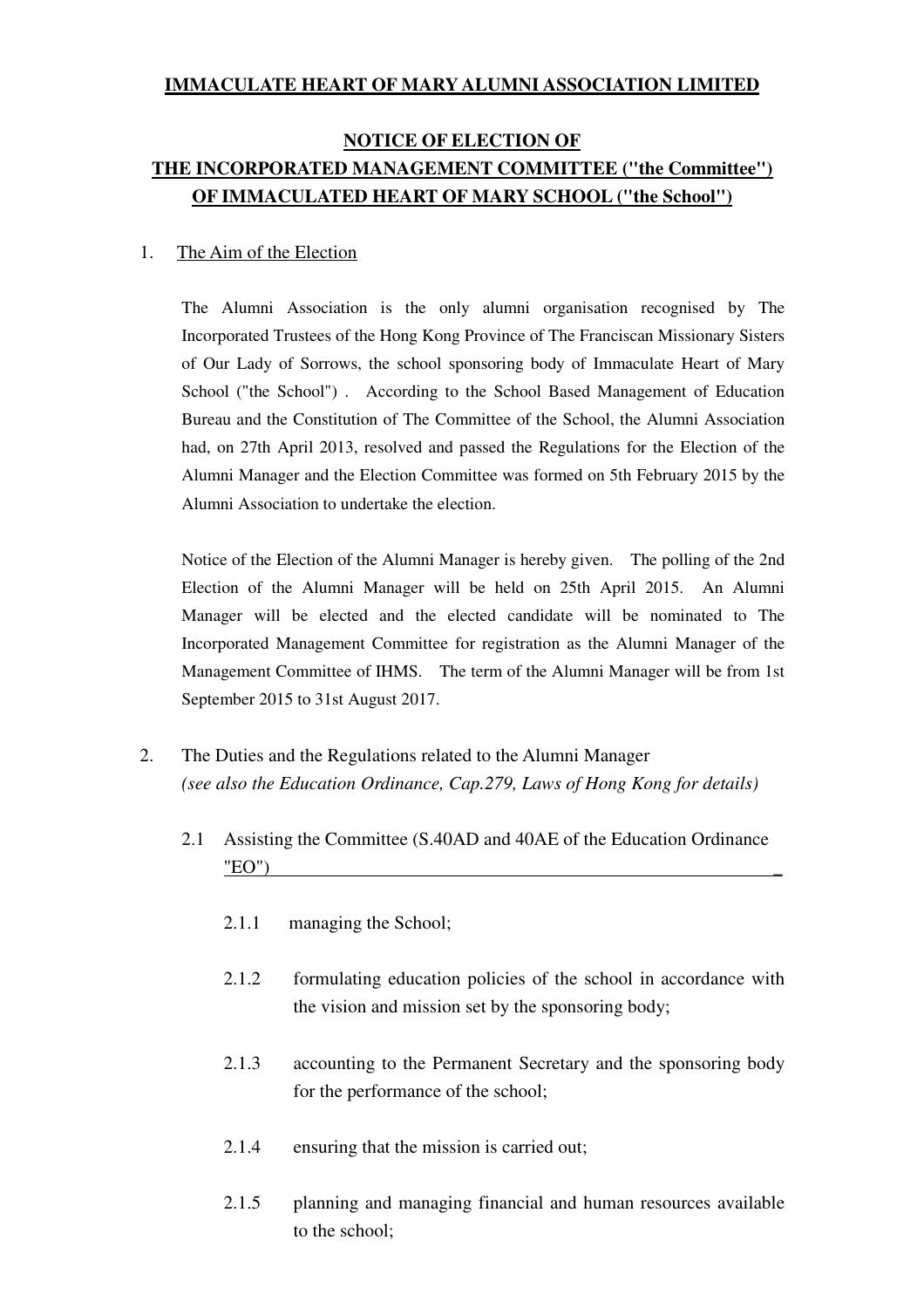- 2.1.6 ensuring that the education of the pupils of the school is promoted in a proper manner; and
- 2.1.7 school planning and self-improvement of the school.

### 2.2 Assisting the Committee to exercise its statutory power (S.40AF of EO)

- 2.2.1 acting in accordance with the vision and mission and the general educational policies and principles set by the sponsoring body of the school;
- 2.2.2 engage the service of such professionals or other persons as it thinks fit and determine their remuneration; and
- 2.2.3 handle funds and assets

## 2.3 Declaring Interest (S.40BF of EO)

- 2,3,1 making a written declaration of Interest at least once in every 12 months;
- 2.3.2 stating the particulars of any pecuniary or other personal interest, direct or indirect, that he has in any matter that raises or may raise a conflict with his duties as a manager of the school or states that he has no such interest;
- 2.3.3 making a new written declaration within one month after a change occurs in any matter stated in a declaration; and
- 2.3.4 declaring any conflict of interest in respect of the any matters that the Committee is taking or will take into consideration.

## 3. Board of Election and the Schedule of Election

3.1 Chairman of the Board of Election

The Alumni Association has formed the Board of Election and appointed Ho Chi Kit as the Chairman of the Board to undertake the nomination of candidates, deliver of voting papers and counting of votes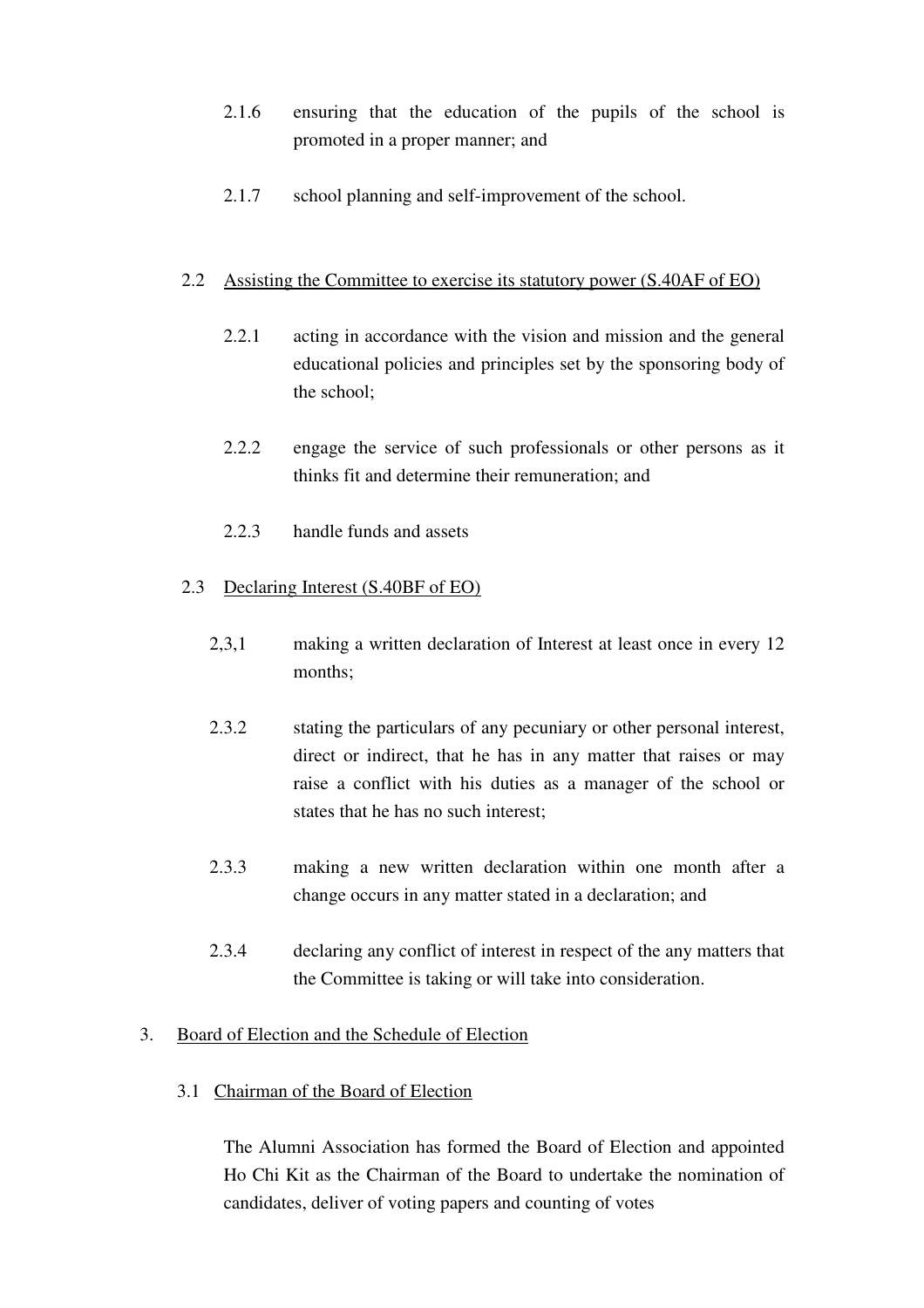## 3.2 Schedule of Election

| Date               | Matter                                    |
|--------------------|-------------------------------------------|
| 28th February 2015 | Issuing the Notice of Election and        |
|                    | Nomination Form                           |
| 2nd March 2015     | Commencement of Nomination and            |
|                    | collecting the Nomination Forms           |
|                    | (Examining the qualification of           |
|                    | Candidates)                               |
| 27th March 2015    | Deadline for Nomination (closing on 3:00  |
|                    | p.m.) and reporting to the Council of the |
|                    | Alumni Association                        |
| 1st April 2015     | Announcing the List of Candidates and     |
|                    | their respective Personal Details         |
|                    | through the website of the Alumni         |
|                    | Association                               |
| 25th April 2015    | Polling time from $10:00$ a.m. to $5:00$  |
|                    | p.m. and counting of votes will be taken  |
|                    | place forthwith                           |
| 30th April 2015    | Annoucing the result of the Election      |
|                    | through the website of the Alumni         |
|                    | Association                               |
|                    |                                           |

## 4. Nomination Procedure

## 4.1 Rules of Nomination

- 4.1.1 Every Alumni can only nominate one Candidate.
- 4.1.2 Every Nomination should be seconded by another Alumni.
- 4.1.3 A Seconder shall not be the same Candidate and/or Nominator and shall only second one Candidate.
- 4.1.4 If there is only one qualified Candidate, that Candidate will become the Alumni Manager. If there is no Nominee, the Committee shall nominate a representative and confirm he/her as Alumni Manager.
- 4.1.5 The Nomination Form (see Appendix 1) can be obtained from the Chairman of the Election (Address : Room 2304, 23rd Floor, World-Wide house, 19 Des Voeux Road Central, Hong Kong, Tel. No.: 2868 1283) or can be downloaded from the Alumni Association Website (Address : http://www.ihma.org.hk).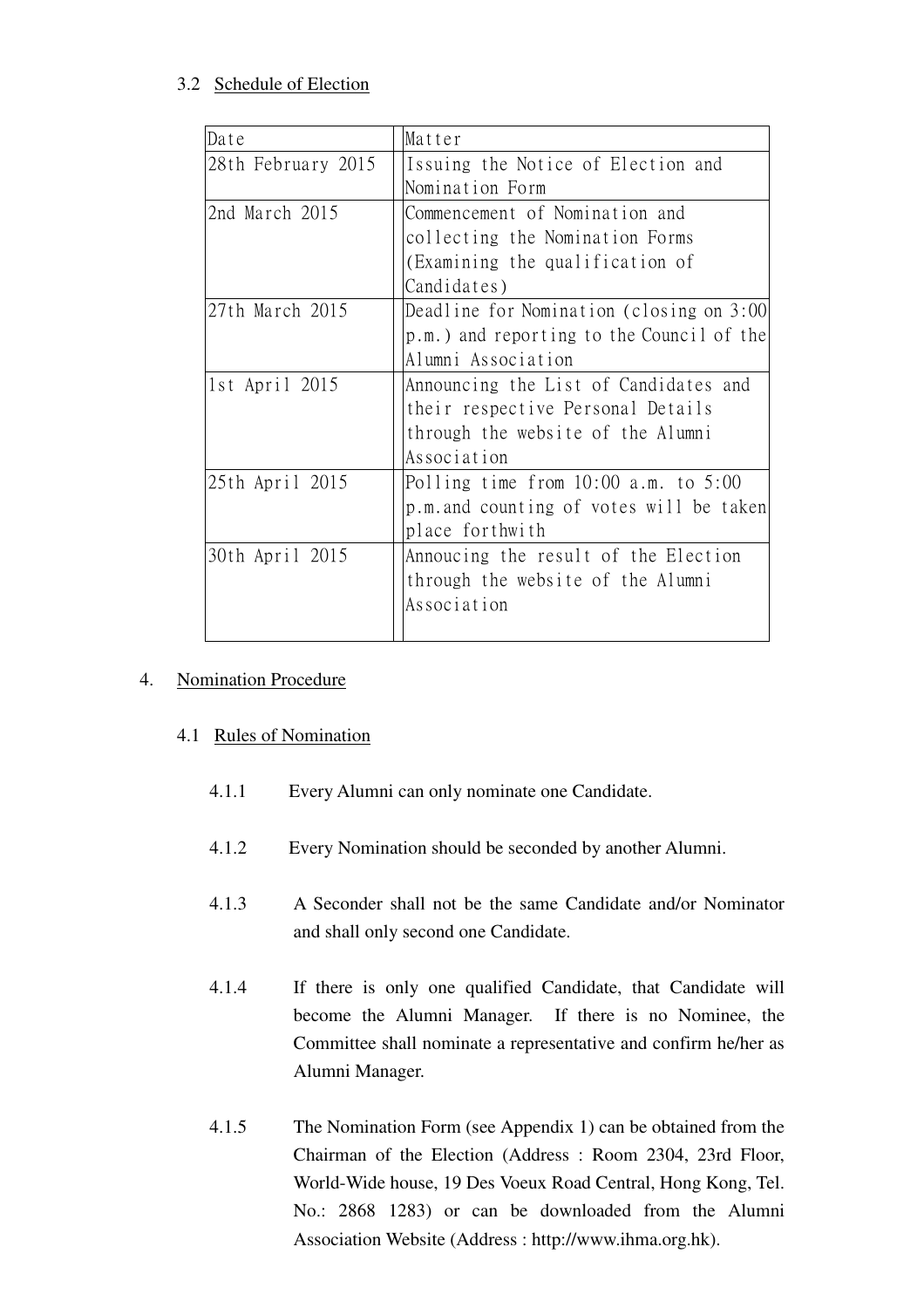- 4.1.6 All Candidate shall deliver the Nomination Form duly signed and completed by depositing the same to the Collection Box of Nomination situates at the Registry of the School personally or by his/her representative at or before 3:00 p.m. on 27th March 2015. Any out-of-time delivery of the Nomination Form or if the Nomination Form is not completed or duly signed or is contrary to the Regulation of Election will not be entertained or be treated as void.
- 4.1.7 Address of the School : No.1 Mei Tin Road, Tai Wai, Shatin.

## 5. Qualification of the Candidate/Nominator/Seconder

All the Alumni of the School who is over 18 years of age and also recognise the vision and mission of the school sponsoring body can be the Candidates. Save and except the following situation, the Alumnus is not entitled to be the Alumni Manager:-

- 5.1 he/she is the staff or teacher of the School;
- 5.2 he/she does not satisfy the provisions of S.30 of the EO regarding the requirement for the registration of the Alumni Manager (see Appendix 2); and
- 5.3 he/she is the Alumni Manager of Immaculate Heart of Mary College (IHMC).
- 6. Qualification of Proposer/Seconder/Voter
	- 6.1 Only the Alumnus of the School who has also registered as a Full Member of the Alumni Association can be Proposer/Seconder/Voter and has the right to vote for IHMS Alumni Manager.
- 7. Election Procedure
	- 7.1 Polling Date and Address
		- 7.1.1 The Polling Date for the forthcoming Election of the Alumni Manager is 25th April 2015,
		- 7.1.2 The time of polling shall be from 10:00 a.m. to 5:00 p.m..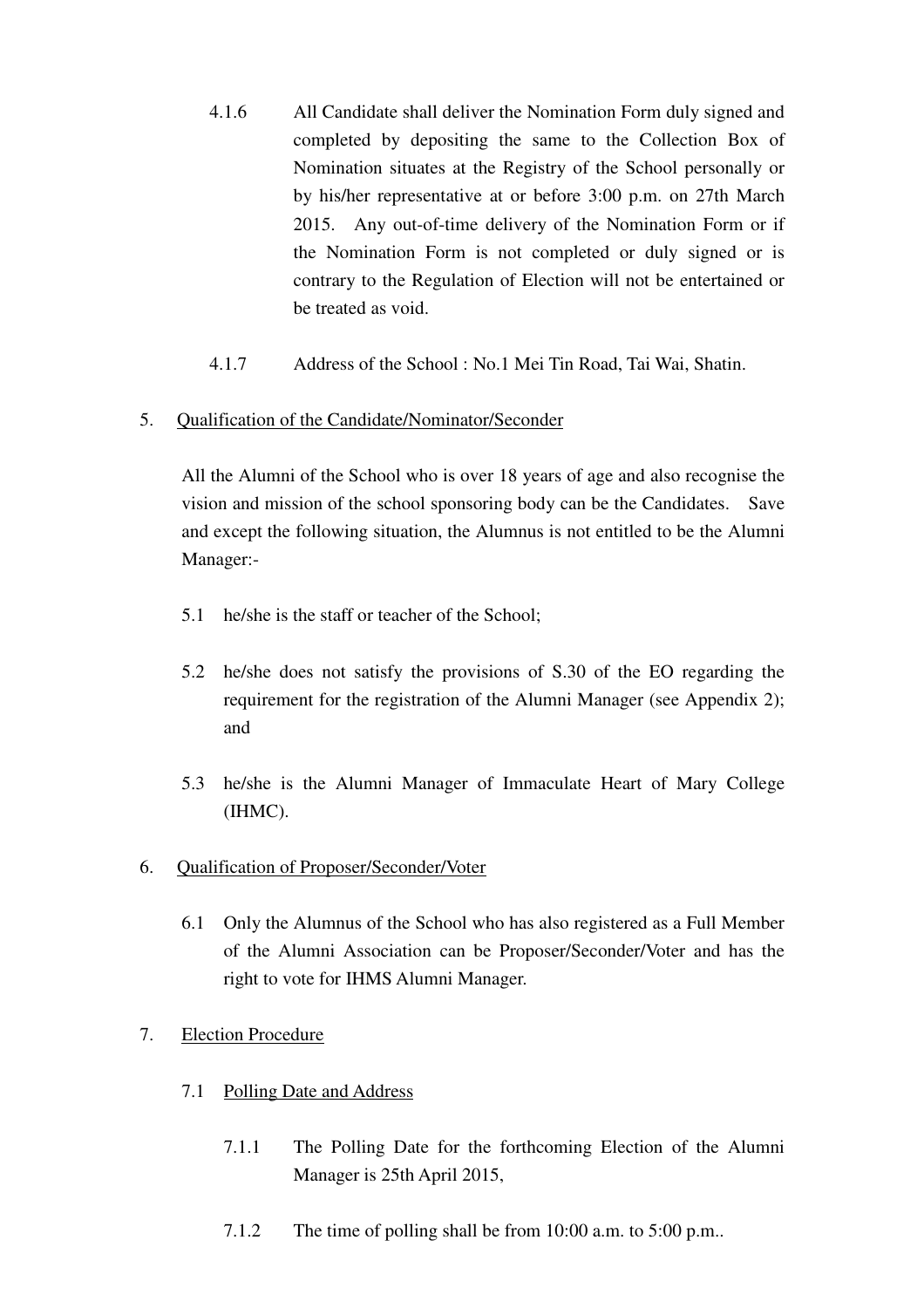7.1.3 Polling Station will be situated at the hall of the School.

## 7.2 Polling Method

- 7.2.1 The voting paper will be delivered in the polling station. Every voter shall be given with one voting paper only.
- 7.2.2 For fairness, each voter shall only have one vote and the vote shall be made anonymously.
- 7.2.3 Only the vote made within the designated date and time will be accepted.

## 7.3 Counting of Votes

7.3.1 The Votes shall be counted forthwith after the closing time of the Polling. The representative of school sponsoring body, the representative of the School, the Council Member of the Alumni Association and all the Candidates shall attend as testimony.

## 7.4 Announcement of Election Result

7.4.1 The Chairman of the Board of Election shall announce the result through the Website of the Alumni Association and shall submit the result to the Council of the Alumni Association and the Committee.

## 7.5 Contention

- 7.5.1 If there is any contention during the election, all the dispute shall be resolved by the Chairman of the Board of Election, whose decision will be final.
- 7.5.2 If there is any complaint, it shall be raised by the Complainant, who has to complete the Complaint Form (see Appendix 3) duly signed and shall deliver and deposit the same to the Collection Box of the Complaint Form situates at the Registry of the School personally or by his/her representative within 7 days from the polling day.

## 8. The Code of Ethic of Election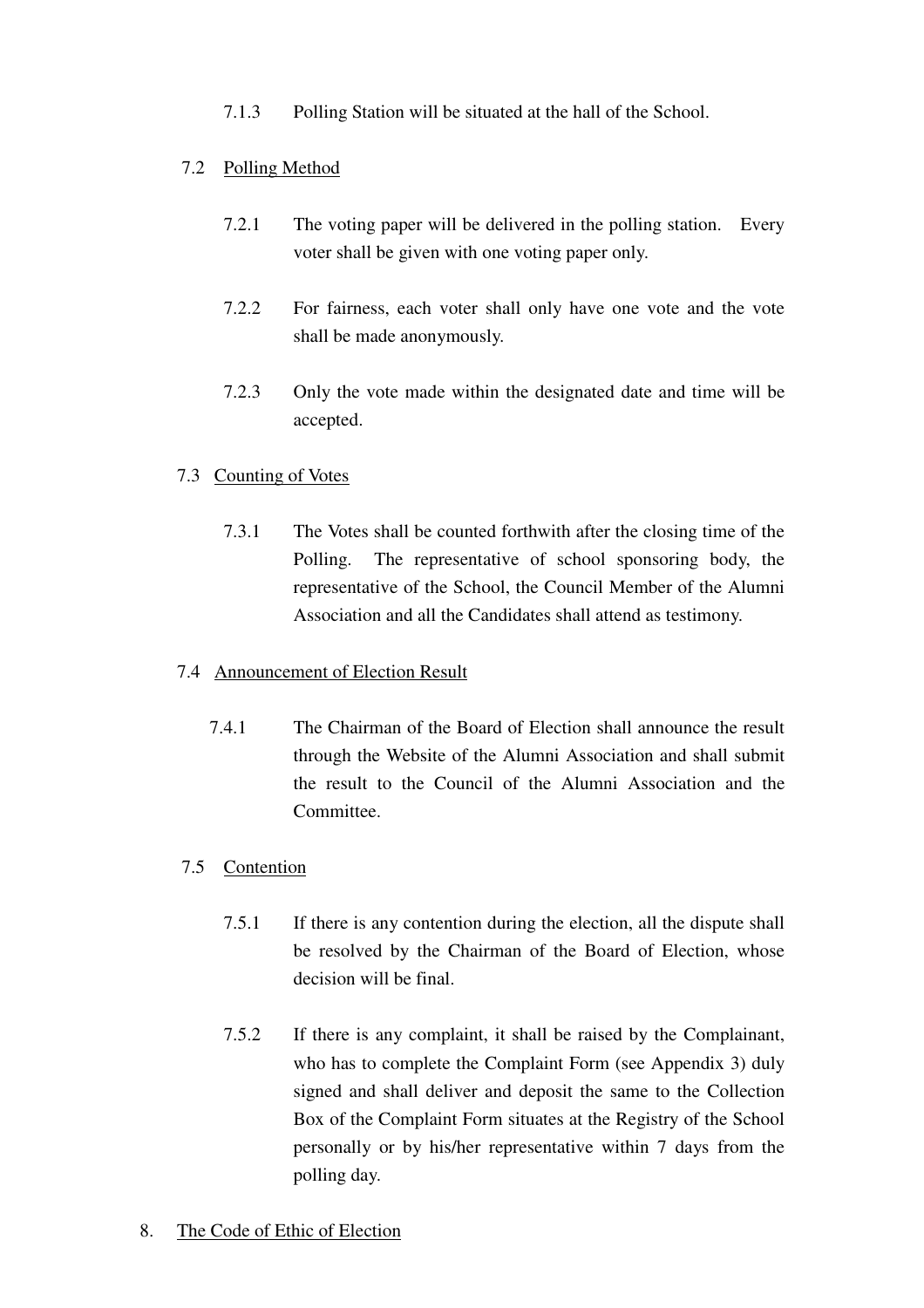- 8.1 For the Code of Ethic of Election of the Election of the Alumni Manager, please see Appendix 4.
- 9. Other Regulations
	- 9.1 For other regulations, please refer to the Regulation of Election (Please see the Website of the Alumni Association). If there is any conflict between the Regulation of Election and this Notice, the former shall prevail.

 Ho Chi Kit Chairman of the Election Board 26th February 2015

(If there is any conflict between the Chinese Version and the English Version of this Notice, the former shall prevail)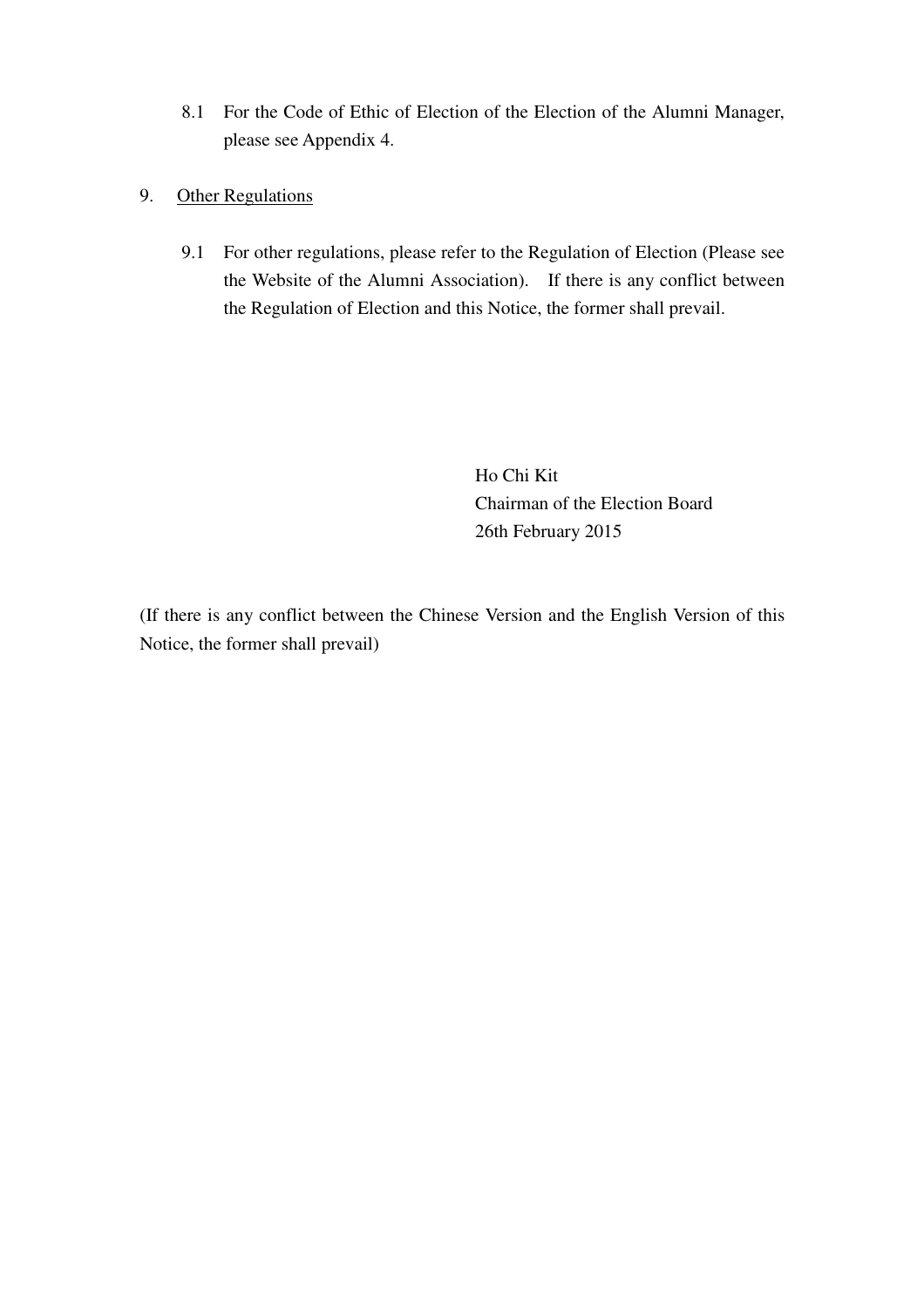#### Appendix 1

## **Immaculate Heart of Mary Alumni Association Limited** 聖母無玷聖心校友會有限公司 **Election of Alumni Manager for**  校友校董選舉 **Incorporated Management Committee of Immaculate Heart of Mary School**  聖母無玷聖心學校法團校董會

## **Nomination Form**  提名表格

#### **Candidate/**候選人

| Name/姓名                                                                          |  |  |
|----------------------------------------------------------------------------------|--|--|
| (Eng/英文):__________________________________(Chi/中文):____________________________ |  |  |
| Year of Admission to IHMS/入學年份:______________________(Class/班別:__________)       |  |  |
|                                                                                  |  |  |
|                                                                                  |  |  |
|                                                                                  |  |  |
|                                                                                  |  |  |
| Nominator/提名人                                                                    |  |  |
| Name/姓名                                                                          |  |  |
| (Eng/英文):_________________________________(Chi/中文):_____________________________ |  |  |
| Year of Admission to IHMS/入學年份:______________________(Class/班別:__________)       |  |  |
|                                                                                  |  |  |
|                                                                                  |  |  |
|                                                                                  |  |  |
| Signature of the Nominator/提議人簽                                                  |  |  |
| Seconder/和議人                                                                     |  |  |
| Name/姓名 (Eng/英文)________________________(Chi/中文)________________________________ |  |  |
| Year of Admission to IHMS/入學年份:______________________(Class/班別:__________)       |  |  |
|                                                                                  |  |  |
|                                                                                  |  |  |
|                                                                                  |  |  |
|                                                                                  |  |  |
|                                                                                  |  |  |

Note/注意 Collection of Personal Data/收集個人資料 The information provided above will be used by IHMA for the purpose of the Election of the Alumni Manager and for any other legitimate purposes as requested by government bodies. 以上所提供的資料將會用於 IHMA 校友校董選舉和應其他政府機構要求的合法用途。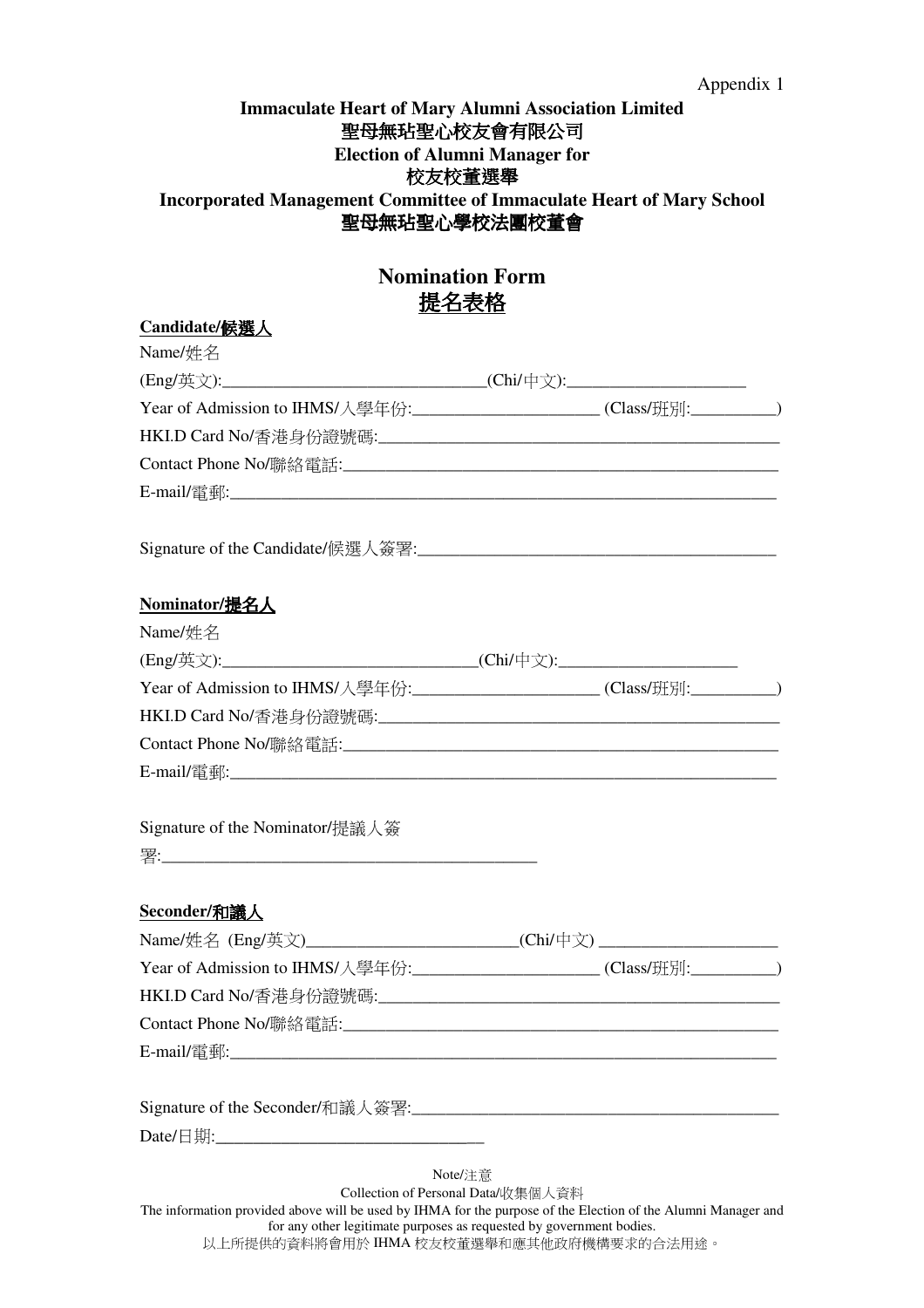## 《 Education Ordinance 》 Regulations of the Election of the Alumni Manager

| Section | Content                                                                                                                                                 |
|---------|---------------------------------------------------------------------------------------------------------------------------------------------------------|
| 30      | The Permanent Secretary may refuse to register an applicant as a manager                                                                                |
|         | of a school if it appears to the Permanent Secretary that-                                                                                              |
|         | the applicant is not resident in Hong Kong for at least 9 months in each                                                                                |
|         | year;                                                                                                                                                   |
|         | the applicant is not a fit and proper person to be a manager;                                                                                           |
|         | the applicant is a person in respect of whom a permit to teach has                                                                                      |
|         | previously been cancelled;                                                                                                                              |
|         | the applicant is under the age of 18 years;                                                                                                             |
|         | the applicant has attained the age of 70 years and he fails to produce a                                                                                |
|         | medical certificate issued by a registered medical practitioner within 2                                                                                |
|         | months before the date of his application certifying that the applicant is                                                                              |
|         | physically fit to perform the functions of a manager                                                                                                    |
|         | the applicant is under the age of 70 years and he fails to produce, upon                                                                                |
|         | a request by the Permanent Secretary, a medical certificate issued by a                                                                                 |
|         | registered medical practitioner after the date of such request certifying that<br>the applicant is physically fit to perform the functions of a manager |
|         | in making or in connection with any application-                                                                                                        |
|         | (i) for registration of a school;                                                                                                                       |
|         | (ii) for registration as a manager or a teacher; or                                                                                                     |
|         | (iii) to employ a person as a permitted teacher in a school,                                                                                            |
|         | the applicant has made any statement or furnished any information                                                                                       |
|         | which is false in any material particular or by reason of the                                                                                           |
|         | omission of any material particular                                                                                                                     |
|         | the applicant is a bankrupt within the meaning of the Bankruptcy                                                                                        |
|         | Ordinance (Cap 6) or has entered into a voluntary arrangement under that<br>Ordinance                                                                   |
|         | the applicant has previously been convicted in Hong Kong or<br>elsewhere of a criminal offence punishable with imprisonment                             |
|         |                                                                                                                                                         |

- the applicant has been registered as a manager of 5 or more school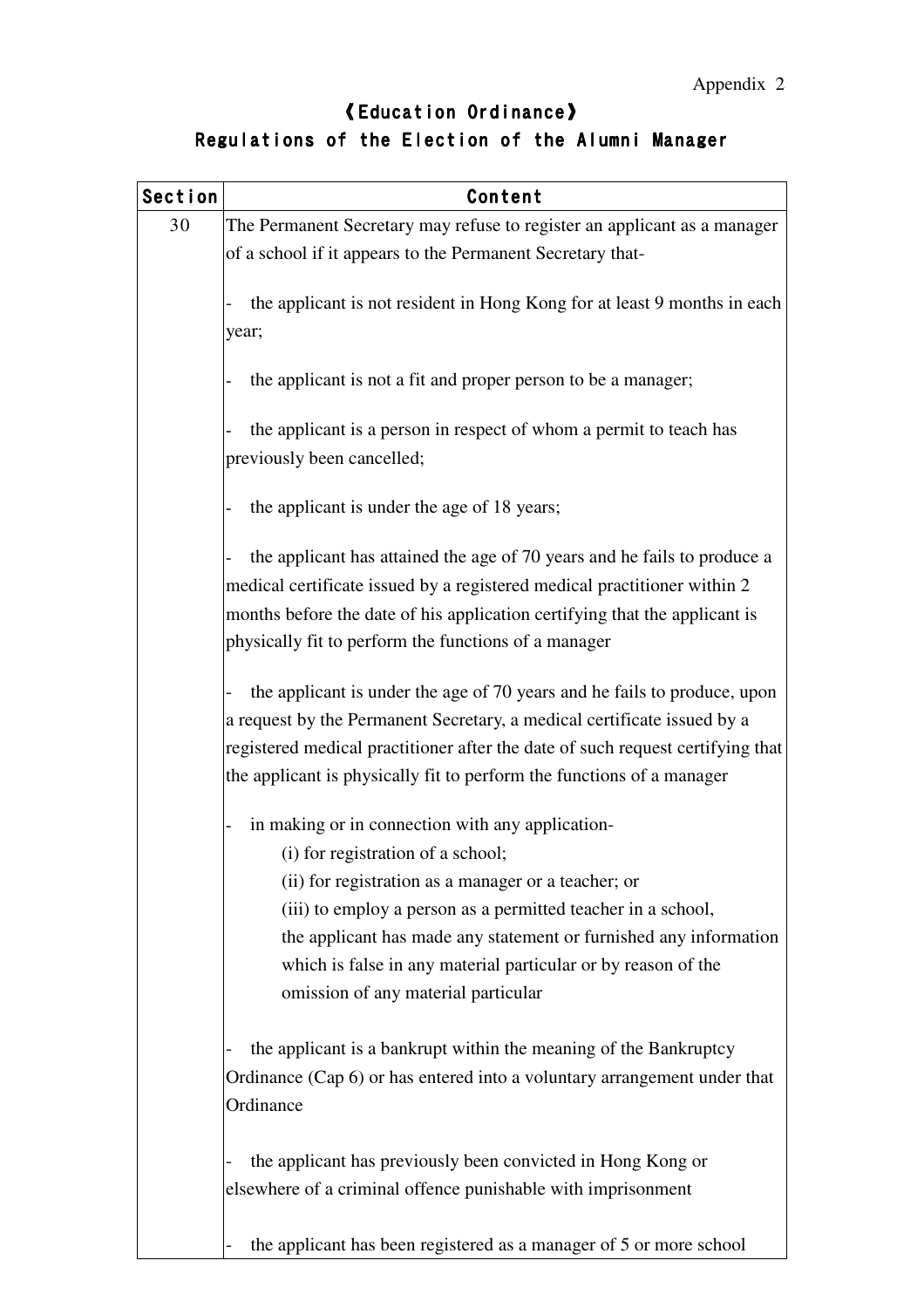#### Appendix 3

## **Immaculate Heart of Mary Alumni Association Limited** 聖母無玷聖心校友會有限公司 **Election of Alumni Manager for**  校友校董選舉 **Incorporated Management Committee of Immaculate Heart of Mary School**  聖母無玷聖心學校法團校董會

## **Complaint Form**

# 投訴表格

**I would like to lodge a complaint in relation to the Election of Alumni Manager that took place on (date)/**我想向選舉主任出提有關校友校董選舉的投訴,事情發 生於(日期)

\_\_\_\_\_\_\_\_\_\_\_\_\_\_\_\_\_\_\_\_\_\_\_\_\_\_\_\_\_\_\_\_\_\_\_\_\_\_\_\_\_\_\_\_\_\_\_\_\_\_\_\_\_\_\_\_\_\_\_\_\_\_\_\_\_\_\_\_\_ \_\_\_\_\_\_\_\_\_\_\_\_\_\_\_\_\_\_\_\_\_\_\_\_\_\_\_\_\_\_\_\_\_\_\_\_\_\_\_\_\_\_\_\_\_\_\_\_\_\_\_\_\_\_\_\_\_\_\_\_\_\_\_\_\_\_\_\_\_ \_\_\_\_\_\_\_\_\_\_\_\_\_\_\_\_\_\_\_\_\_\_\_\_\_\_\_\_\_\_\_\_\_\_\_\_\_\_\_\_\_\_\_\_\_\_\_\_\_\_\_\_\_\_\_\_\_\_\_\_\_\_\_\_\_\_\_\_\_ \_\_\_\_\_\_\_\_\_\_\_\_\_\_\_\_\_\_\_\_\_\_\_\_\_\_\_\_\_\_\_\_\_\_\_\_\_\_\_\_\_\_\_\_\_\_\_\_\_\_\_\_\_\_\_\_\_\_\_\_\_\_\_\_\_\_\_\_\_ \_\_\_\_\_\_\_\_\_\_\_\_\_\_\_\_\_\_\_\_\_\_\_\_\_\_\_\_\_\_\_\_\_\_\_\_\_\_\_\_\_\_\_\_\_\_\_\_\_\_\_\_\_\_\_\_\_\_\_\_\_\_\_\_\_\_\_\_\_ \_\_\_\_\_\_\_\_\_\_\_\_\_\_\_\_\_\_\_\_\_\_\_\_\_\_\_\_\_\_\_\_\_\_\_\_\_\_\_\_\_\_\_\_\_\_\_\_\_\_\_\_\_\_\_\_\_\_\_\_\_\_\_\_\_\_\_\_\_ \_\_\_\_\_\_\_\_\_\_\_\_\_\_\_\_\_\_\_\_\_\_\_\_\_\_\_\_\_\_\_\_\_\_\_\_\_\_\_\_\_\_\_\_\_\_\_\_\_\_\_\_\_\_\_\_\_\_\_\_\_\_\_\_\_\_\_\_\_ \_\_\_\_\_\_\_\_\_\_\_\_\_\_\_\_\_\_\_\_\_\_\_\_\_\_\_\_\_\_\_\_\_\_\_\_\_\_\_\_\_\_\_\_\_\_\_\_\_\_\_\_\_\_\_\_\_\_\_\_\_\_\_\_\_\_\_\_\_ \_\_\_\_\_\_\_\_\_\_\_\_\_\_\_\_\_\_\_\_\_\_\_\_\_\_\_\_\_\_\_\_\_\_\_\_\_\_\_\_\_\_\_\_\_\_\_\_\_\_\_\_\_\_\_\_\_\_\_\_\_\_\_\_\_\_\_\_\_

Details of Complaint/投訴詳情:

## **Name of Complainant/**投訴人姓名

| Year of Admission to IHMS/入學年份:_______________(Class/班別:___________) |  |
|----------------------------------------------------------------------|--|
|                                                                      |  |
|                                                                      |  |
|                                                                      |  |
|                                                                      |  |

| Signature of the Complainant/投訴人簽署:_ |  |
|--------------------------------------|--|
| Date/日期:                             |  |

Note/注意 Collection of Personal Data/收集個人資料 The information provided above will be used by IHMA for the purpose of the Election of the Alumni Manager and for any other legitimate purposes as requested by government bodies. 以上所提供的資料將會用於 IHMA 校友校董選舉和應其他政府機構要求的合法用途。